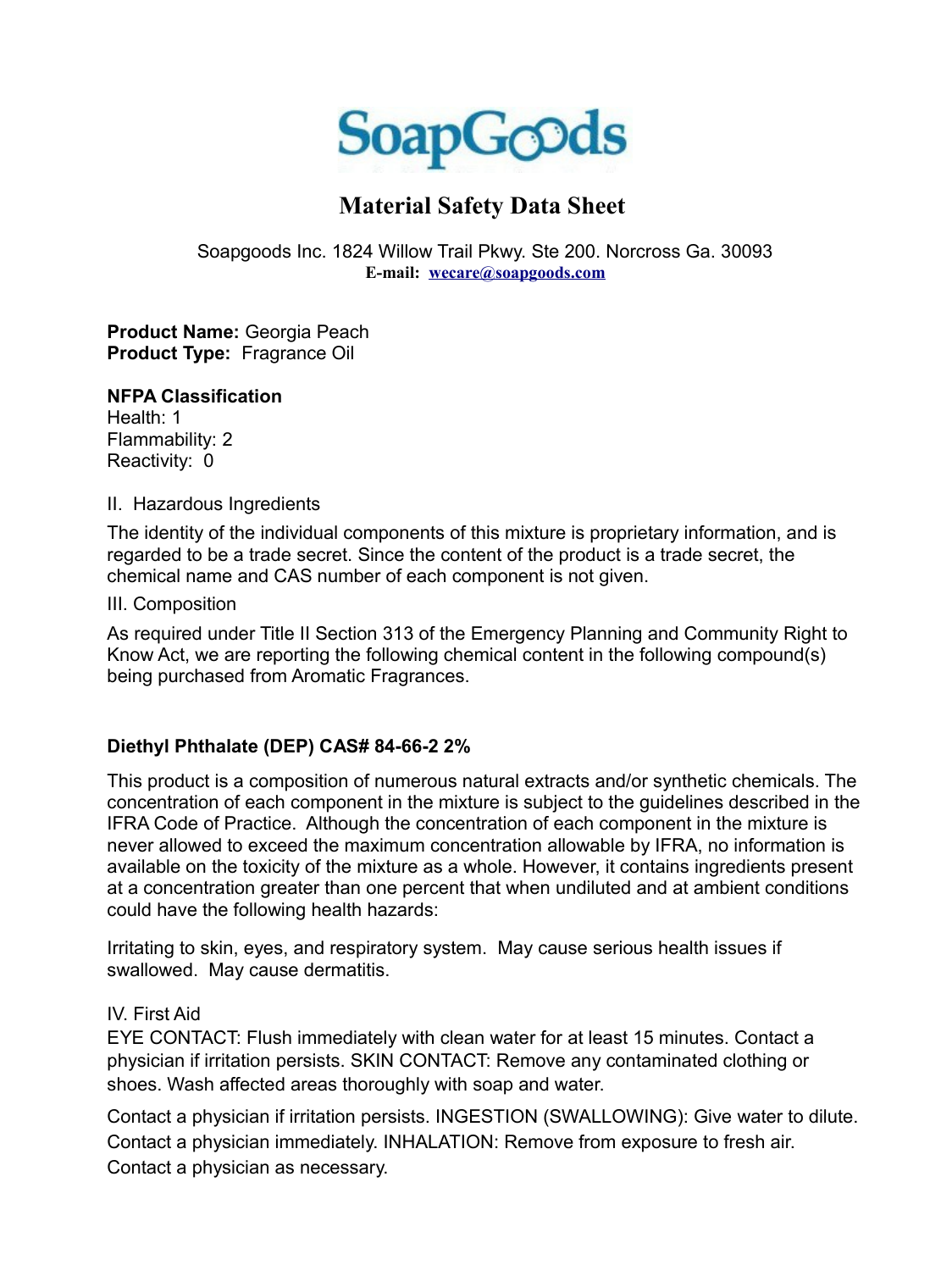V. Fire and Explosion Hazards Flashpoint (Closed Cup) **170** Degrees F

Extinguishing Media: Carbon dioxide, foam, or dry chemical

Combustion Products: Carbon monoxide, carbon dioxide, and smoke

Unusual fire or explosion hazards: Closed containers may build pressure when exposed to heat or fire

VI. Accidental Release Measures

SPILLS CLEAN-UP: Eliminate all ignition sources. Absorb liquid spills on suitable absorbent material. Sweep up solids and dispose of in accordance with local, state, and federal regulations.

VII. Handling and Storage

STORAGE REQUIREMENTS: Store in a cool, dry, ventilated area away from heat sources. Keep containers tightly closed and upright when not in use.

VIII. Exposure Control and Protection Information

EYE PROTECTION: Splash resistant safety glasses. SKIN PROTECTION: The use of chemical resistant gloves is recommended. Contaminated clothing and shoes should be cleaned before re-using. Acceptable industrial hygiene practices should be maintained. RESPIRATORY: None generally required. VENTILATION: General ventilation is adequate. Use exhaust fan if necessary.

#### **IX. Physical Data**

Specific Gravity**:** 0.9540 to 0.9640 (H2O =1) Refractive Index: 1.4621 to 1.4721 Appearance: colorless to pale yellow, 4 Odor: Characteristic Vanillin: 3.00% Vapor Density (Air=1): greater than 1 Solubility in Water: Insoluble Stability and Reactivity: N/A

CHEMICAL STABILITY: Stable under normal circumstances INCOMPATIBILITY (MATERIALS TO AVOID): Avoid contact with acids, alkalis, or oxidizing agents REACTIVITY AND UNDER WHAT CONDITIONS: This product presents no significant reactivity hazard. It is stable and

will not react with water nor is it pyrophoric. Hazardous polymerization will not occur. Avoid contact or contamination with strong acids, alkalis, or oxidizing agents.

XII. Ecological Information

Avoid contamination of ground, soil, and surface water

XI. Toxicology Information

There is no data for this product. The health hazards are accessed based on the materials